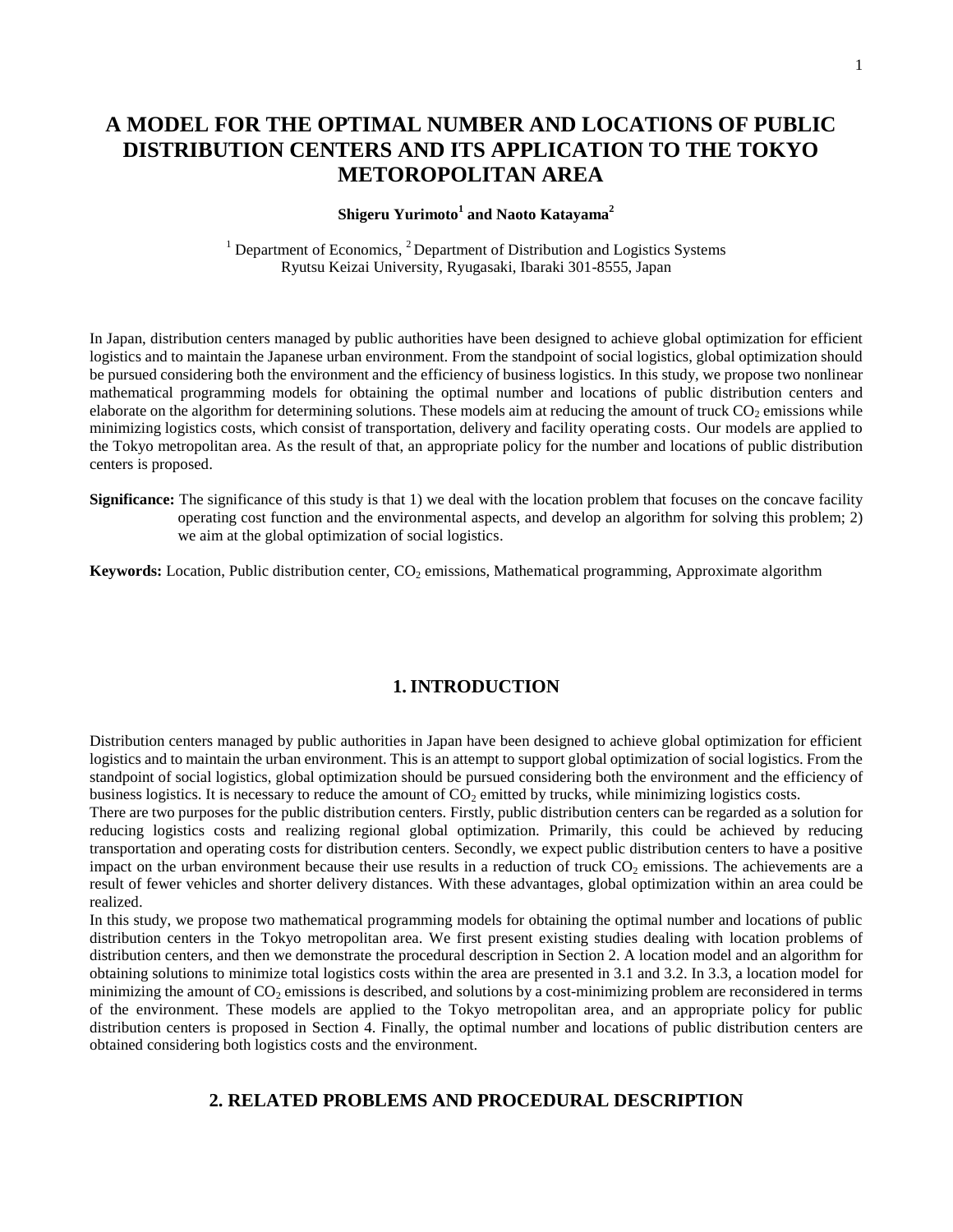A wide variety of algorithms and applications for location problems have been proposed. Mirchandani and Francis (1990), and Daskin (1995) provide comprehensive reviews of discrete location problem methodologies including many exact and heuristic algorithms. The model, of which the objective function consists of fixed facility-operating costs and linear transportation costs, is called the simple facility location problem. For this problem, Bilde and Krarup (1977), and Erlenkotter (1978) proposed dual ascent algorithms and local search algorithms with these dual solutions. These algorithms can handle relatively large-scale problems efficiently. For the model with capacitated facilities, Pirkul (1987) proposed a Lagrangian relaxation algorithm. Many other facility location problems exist for minimizing costs. Furthermore, public service location problems have been proposed, and they are known as *p*-median problems. ReVelle and Swain (1970) proposed a relaxed linear programming algorithm, and Galvao (1989) proposed a Lagrangian relaxation algorithm for such a problem. Though almost all of location problems emphasize transportation costs, linear facility operating costs, or public services, there are few studies on the location problem that focus on environmental aspects. Taniguchi et al (1998) and Yamada et al (1999) presented location models with cost-minimizing,  $CO<sub>2</sub>$ -minimizing and multiobjective functions. Although they considered traffic assignments, they applied it to a rather small-scale location model and did not deal with nonlinear operating costs. In our study, we deal with this type of location problems and elaborate on the algorithm for determining approximate solutions.

We conducted a survey (Industrial Research Institute, 1998) on the use of public distribution centers by polling 531 firms in the Tokyo metropolitan area. The survey indicates that approximately 60% of the participants wanted to make use of public distribution centers. To be precise, 70% of 167 wholesalers, 56% of 199 retailers and 54% of 165 manufacturers are expecting public distribution centers to be established. According to the survey, most of the firms were interested in the availability of land and use fees for distribution centers.

When considering the impact of public distribution centers on the environment, the sum of the vehicle-kilometers (the number of vehicles  $\times$  delivery distances) in the metropolitan area should be minimized to reduce truck  $CO_2$  emissions. In order to do that, the number of distribution centers could be increased so as to decrease the total delivery distances. However, many companies tend to prefer to reduce the number of distribution centers to minimize stock volumes and costs.

We asked the survey participants about their views for the future regarding the number of distribution centers. Fifty-nine percent of the firms predicted a gradual integration while only nine percent predicted a more immediate increase in the number of distribution centers.

Furthermore, most companies actually do their best to reduce logistics costs rather than the sum of vehicle-kilometers or CO<sup>2</sup> emissions. Transportation costs from supply points to distribution centers, delivery costs from distribution centers to customers and operating costs in the centers are included in these logistics costs. As the total logistics costs within the area are summed up by each individual case, we first deal with the cost-minimizing problem and then consider the problem of reducing  $CO<sub>2</sub>$  emissions. Our study was carried out by following steps:

1. Build a mathematical model and an algorithm for considering the problem of minimizing logistics costs, namely, the sum of transportation, delivery and operating costs.

- 2. Evaluate solutions to this cost-minimizing problem by measuring the amount of  $CO<sub>2</sub>$  emissions.
- 3. Build a mathematical model and an algorithm for minimizing the amount of  $CO<sub>2</sub>$  emissions within the area.
- 4. Evaluate solutions to this  $CO<sub>2</sub>$ -minimizing problem by measuring logistics costs.

5. Reconsider the number and locations of public distribution centers by both logistics costs and  $CO<sub>2</sub>$  emissions.

These procedures are conducted in and applied to the Tokyo metropolitan area.

### **3. MODEL AND ALGORITHM**

#### **3.1 A Location Model for the Logistics Cost-Minimizing Problem (CMP)**

We first present a mathematical programming model for minimizing total logistics costs.

The following set of assumptions were made in order to formulate the model:

- 1.Supply points, demand points and candidate distribution center points are given as a set of nodes.
- 2.Distribution centers can handle unlimited amounts of any kind of commodities.
- 3.The amounts of supply and demand by goods at all nodes are given.
- 4.All goods from supply points are transported to demand points via a distribution center.
- 5.Transported volume from supply points to demand points is given.

6.Operating costs at distribution centers are increased nonlinearly by the amount of goods handled.

Although the assumption of handling unlimited amounts at distribution centers is not realistic, the size of public distribution centers is largely enough, and also able to be easily expanded in comparison with private distribution centers. Furthermore this assumption makes the model easy to solve.

We define the following notation to formulate our model. *K* is the commodity set, *S* is the supply point set, *F* is the candidate distribution center set and *D* is the demand point set.  $x_{ij}^k$  is a variable, which is the amount of transport of commodity *k* from supply node *i* to center *j*.  $z_{jl}^k$  is a variable, which is the amount of delivery of commodity *k* from center *j* to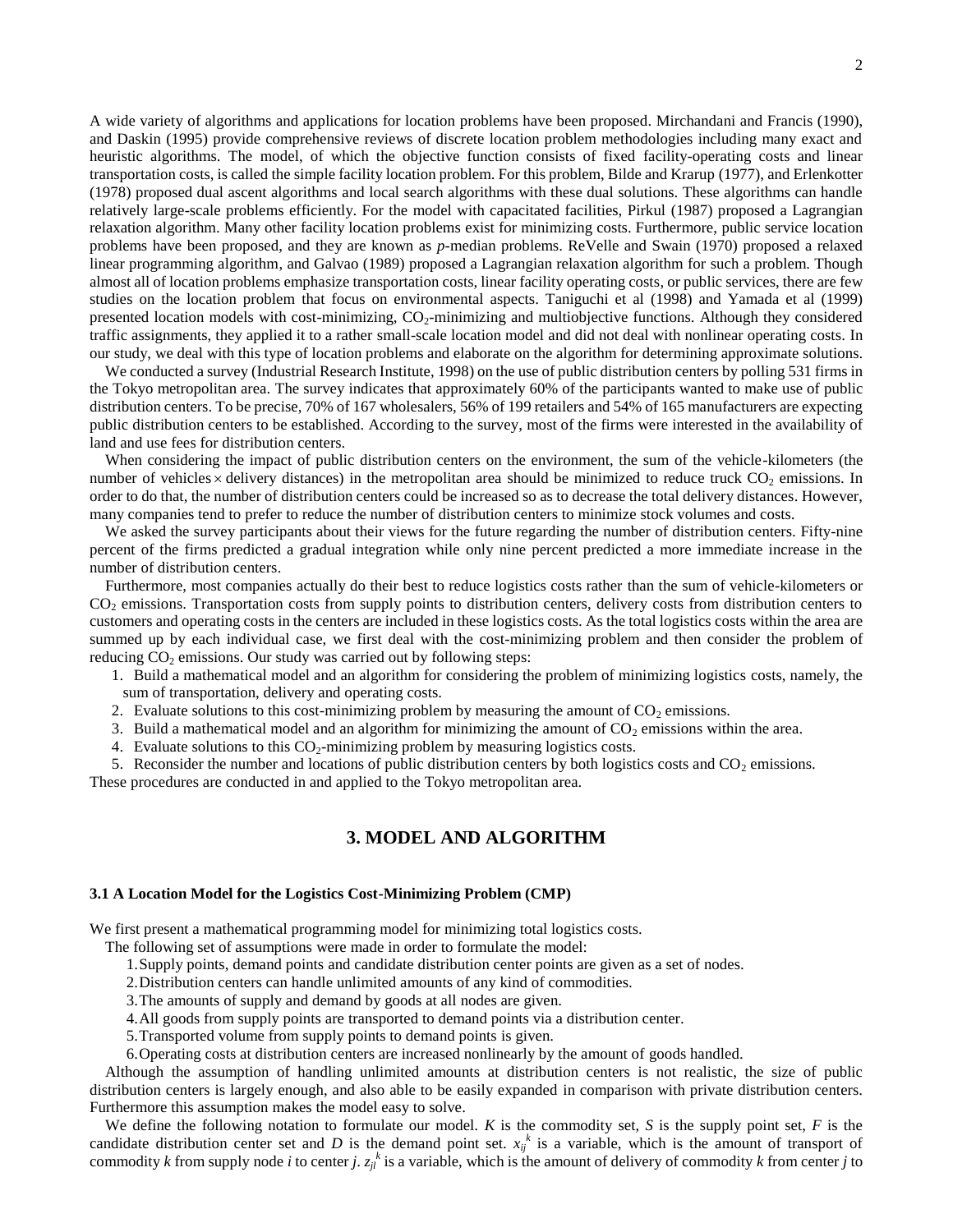demand node *l*. Let *y<sup>j</sup>* be a binary variable, which is equal to one if candidate center *j* is located or zero otherwise. *u* is the number of public distribution centers.  $d_i^k$  is the demand of commodity *k* transported from supply node *i* to demand node *l*;  $c_i^k$ is the transportation cost per volume, and  $e_{jl}^k$  is the delivery cost per volume.  $f_j$  is the nonlinear operating cost function at center *j*, and  $b_j^k$  is the amount of demand of commodity *k* handled at center *j*. *M* is the very large arbitrary number.

The problem is to determine the number and locations of public distribution centers to minimize total logistics costs. Using the above-mentioned notation, we can formulate an integer nonlinear mathematical programming model as follows:

$$
minimize \quad \sum_{i \in S} \sum_{j \in F} \sum_{k \in K} c_{ij}^k x_{ij}^k + \sum_{j \in F} \sum_{l \in D} \sum_{k \in K} e_{jl}^k z_{jl}^k + \sum_{j \in F} f_j \left( \sum_{k \in K} b_j^k \right) y_j \quad \dots (1)
$$

subject to 
$$
\sum_{j \in F} x_{ij}^k = \sum_{l \in D} d_{il}^k \qquad i \in S, k \in K
$$
 ... (2)

$$
\sum_{j\in F} z_{jl}^k = \sum_{i\in S} d_{il}^k \qquad l \in D, k \in K \qquad \qquad \dots (3)
$$

$$
\sum_{i\in S} x_{ij}^k = \sum_{l\in D} z_{jl}^k \Rightarrow b_j^k \qquad j \in F, k \in K
$$

$$
x_{ij}^k \le My_j \qquad i \in S, j \in F, k \in K \tag{5}
$$

$$
z_{jl}^k \le My_j \qquad j \in F, l \in D, k \in K \tag{6}
$$

$$
\sum_{j \in F} y_j = u \tag{7}
$$

$$
x_{ij}^k \ge 0 \quad i \in S, j \in F, k \in K
$$

$$
z_{jl}^k \ge 0 \qquad j \in F, l \in D, k \in K \tag{9}
$$

$$
y_j \in \{0,1\} \qquad j \in F \tag{10}
$$

$$
u \in integer
$$
 ... (11)

Equation (1) is the objective function, which should be minimized. The first term in this equation represents the transportation costs from supply points to the distribution centers. The second term is the delivery costs from distribution centers to demand points. The third term is the operating costs at these centers, which depends nonlinearly on the volume of handled goods. Equations (2), (3) and (4) are the conservation constraints; (2) is the one from supply points to distribution centers; (3) is the one from distribution centers to demand points, and (4) is the one at distribution centers respectively. Equations (5) and (6) are the forcing constraints, which show that any supply or demand must not be transported to center *j* or delivered from center *j*, if the center is not located in node *j*, that is,  $y_i = 0$ . Equation (7) shows the relationship between  $y_i$  and *u*. The rest of the constraints, (8), (9), (10) and (11) denote nonnegative, zero-one or integer conditions.



*k*

Figure 1. The limited neighborhood search improvement algorithm

#### **3.2 Algorithm for CMP**

Finding an optimal solution to this problem is very difficult because of its integrality and nonlinearity. Therefore, we adopted a heuristic algorithm to obtain a good approximate solution.

Given the number of public distribution centers and their temporal locations initially, each demand node is assigned to the center node with the lowest delivery cost, since we assume that distribution centers are uncapacitated and delivery costs should be minimized. A created set of nodes assigned to the same center forms a new territory for the center. We expect the new center serving each demand node in the territory to be located at the optimal node, minimizing the total cost in each territory. This problem is known as the one-median problem. We find these new locations by a simple enumeration method. Then, we replace current locations with new locations. While the total cost is reduced, the procedure is repeated to find new territories and new center locations, and to replace the old ones with new ones. This method is a local search or a neighborhood search improvement algorithm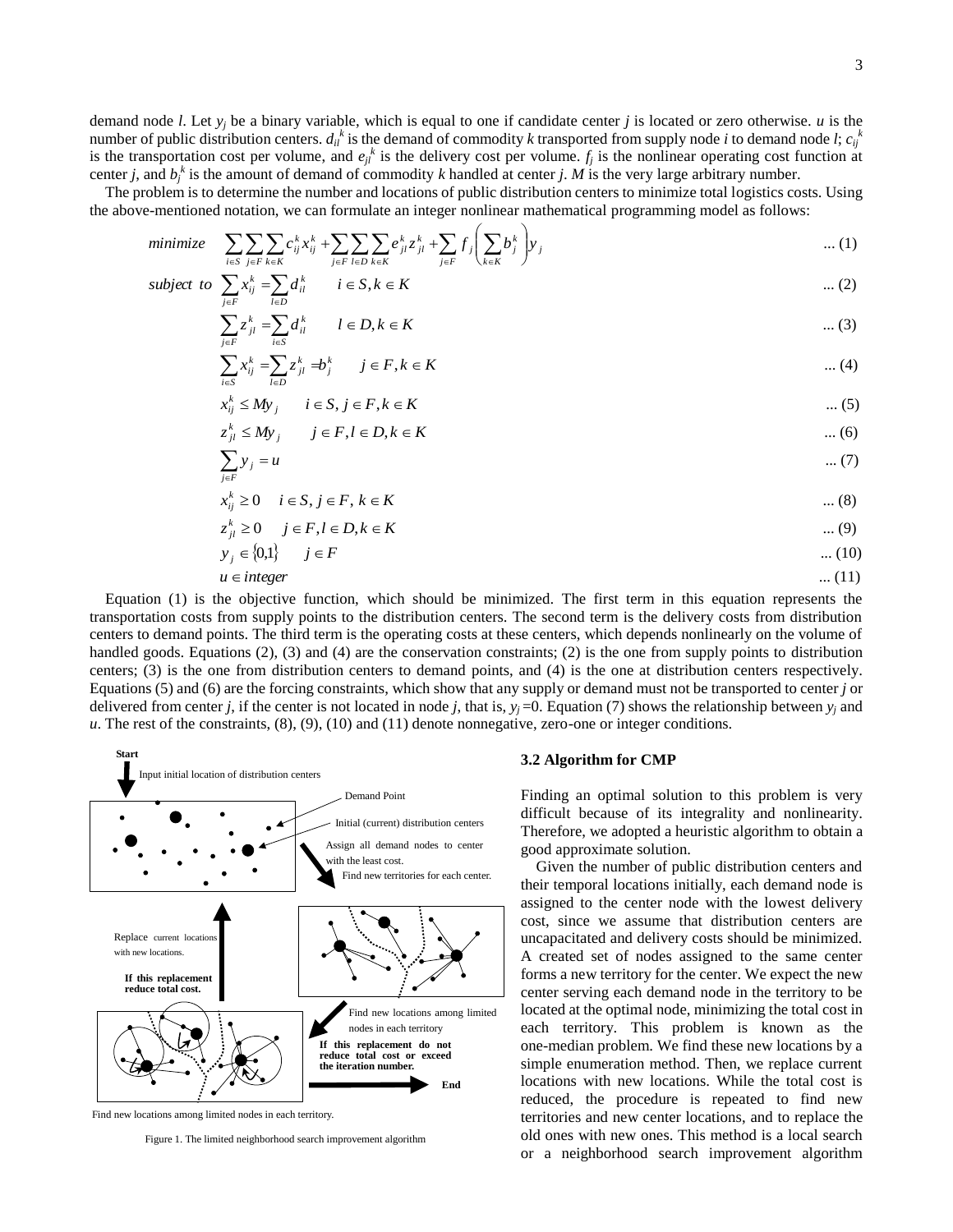

Figure 2. The RMLN algorithm for CMP

(Daskin, 1995).

In this neighborhood search, as an enumeration of every node within each territory brings about a considerable change in territories and center locations, the approximate total cost in the one-median problem might often be inaccurate. Therefore, we limited the enumeration to a certain number of nodes with lower delivery costs rather than including all nodes in each one-median problem. Given the number and their initial locations of public distribution centers, Figure 1 illustrates this limited neighborhood search improvement algorithm.

Since the solution obtained by the neighborhood search is strongly dependent on its initial solution, we should provide a large number of random initial locations and repeat the neighborhood search according to a variety of initial location, which is called multi-start algorithm (Brimberg, 1997). Furthermore, as the number of public distribution centers could vary within the appropriate range up to the upper limit, we repeat the neighborhood search for every number of centers. In this way, we can obtain the best number of public distribution centers and locations from among all approximate solutions. Figure 2 shows a flowchart of this random multi-start limited neighborhood search (RMLN) algorithm. In Figure 2, U denotes the current number of centers and K denotes the current iteration number at U centers.

Solutions obtained by the above-mentioned algorithm are evaluated in terms of the amount of  $CO<sub>2</sub>$  emissions to take the environmental aspects into consideration. As the amount of  $CO<sub>2</sub>$  discharged by trucks is considered in proportion to the sum of the vehicle-kilometers within the area, we substitute these solutions for the following formula and evaluate the amount of  $CO<sub>2</sub>$  emissions in case of these solutions.

$$
\sum_{i \in S} \sum_{j \in F} \sum_{k \in K} g^{k} m_{ij}^{k} x_{ij}^{k} + \sum_{j \in F} \sum_{l \in D} \sum_{k \in K} h^{k} n_{jl}^{k} z_{jl}^{k} \qquad \qquad \dots (12)
$$

where,  $g^k$  is the average volume of  $CO_2$  emissions per vehicle for transport of commodity  $k$ ,  $h^k$  is the average volume of  $CO_2$  emissions per vehicle for delivery of commodity  $k$ .  $m_{ij}^k$  is the number of vehicles per volume transported from supply node *i* to distribution center *j* of commodity *k*, and  $n<sub>jl</sub><sup>k</sup>$  is the number of vehicles per volume delivered from distribution center *j* to demand node *l* of commodity *k*.

This formula represents the amount of  $CO<sub>2</sub>$  emissions within the area. The first term in formula (12) is the amount of  $CO<sub>2</sub>$  emitted through transportation activities from supply points to distribution centers. The second term is the amount of  $CO<sub>2</sub>$ 

emitted through delivery activities from distribution centers to demand points.  $g^k m_j^k$  and  $h^k n_j^k$  denote coefficients to transform unit volume of transport or delivery into the volume of  $CO<sub>2</sub>$  emissions, respectively.

#### **3.3 A Location Model for the CO2-Minimizing Problem (CO2MP)**

As well as a location model for minimizing the logistics cost, we can easily formulate a model for the  $CO<sub>2</sub>$ -minimizing problem using the proportional relationship between the vehicle-kilometers and the amount of truck  $CO_2$  emissions. The objective function in CMP is the total cost of logistics and minimizing the logistics costs has been a traditional goal for most companies. However, the real goal for companies should be to improve the environment as well as to minimize costs. At this point, we propose another location model, which indicates how much the  $CO<sub>2</sub>$  emissions can be reduced.

Let the objective function of this problem be the amount of  $CO<sub>2</sub>$  emissions that should be minimized. When considering the amount of CO<sub>2</sub> emissions in the transportation and delivery activities, the objective function is the same as in the formula used for evaluating the amount of  $CO_2$  emissions in the CMP. The constraints of  $CO_2MP$  are also the same as those of CMP.

We can formulate  $CO<sub>2</sub>MP$  as the following integer mathematical programming model.

$$
\text{minimize } \sum_{i \in S} \sum_{j \in F} \sum_{k \in K} g^k m_{ij}^k x_{ij}^k + \sum_{j \in F} \sum_{l \in D} \sum_{k \in K} h^k n_{jl}^k z_{jl}^k \qquad \qquad \dots (13)
$$
\n
$$
\text{subject to } (2), (3), \dots, (11)
$$

This problem could be regarded as a variation of the *p*-median problems. It is known that this type of problem is hard to solve exactly, as are real-world cases in large-scale applications. Therefore, we adopted a heuristic algorithm to obtain a good approximate solution. As this problem is the same as CMP, except for the objective function in which we substitute the amount of  $CO<sub>2</sub>$  emissions for the total logistics costs in the one-median problem for each territory, we can apply our RMLN algorithm.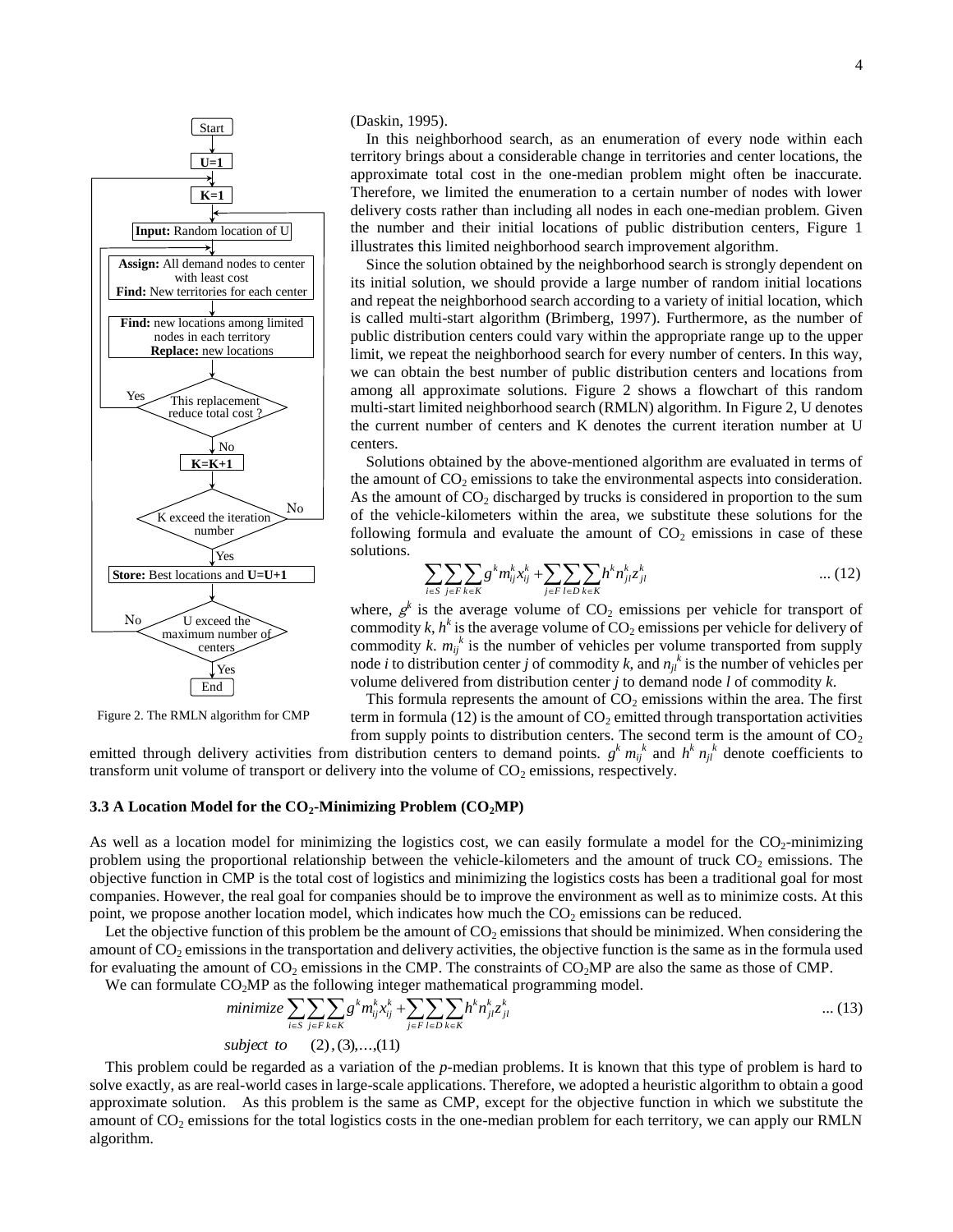### **4. APPLICATIONS**

We apply our models to the Tokyo metropolitan area. The Tokyo metropolitan area consists of the Tokyo metropolis and the Kanagawa, Chiba and Saitama prefectures. The Tokyo metropolitan area is the center of the Japanese economy, transportation and delivery activities, and more than half of  $CO<sub>2</sub>$  emissions in Japan are discharged in this area.

#### **4.1 Data and Assumptions**

Our applications are based on the following conditions. We divided the area into 283 demand points, which are located at the centers of the cities, towns and villages comprising the Tokyo metropolitan area. It is assumed that the distribution centers are to be located somewhere among these demand nodes. The number of supply points is nine, and they are located at the entrance nodes outside the Tokyo metropolitan area and in nodes with main sources within that area. We deal with the following eight kinds of commodities: agricultural and marine, forest, mineral, metal and machine, chemical, light industrial, other industrial and special. Demand data, from every supply point to every demand point by commodity, are obtained from a Goods Flow Survey of the Tokyo metropolitan area (1997).

The transformation coefficient from vehicle-kilometer into the amount of  $CO_2$  emissions is calculated from the  $CO_2$ discharge coefficient of a gasoline vehicle and a diesel vehicle, and the ratio of a gasoline and a diesel vehicle in transportation and delivery activities. The number of vehicles per volume transported from the supply point to the distribution center and delivered from the distribution center to the demand point are calculated using average truck loading rates, loading capacities and volume of transport or delivery.

In the RMLN algorithm, the number of the public distribution center varies from one to 20, and the limited number of enumerating nodes at neighborhood search is ten. The iteration number of random initial locations is 2,500,000 times for every number of the public distribution center, and we repeat the neighborhood search by using these initial locations in the RMLN algorithm. We leave some other detailed assumptions and data to the appendix A.

#### **4.2 Results of CMP and CO2MP**

Using the above-mentioned data and assumptions, we solved CMP by the RMLN algorithm and obtained the optimal number of public distribution centers and their locations in terms of logistics costs. Figure 3 shows the transportation and delivery, operating and total costs as the number of centers is increased. The total costs decrease until there are three centers and gradually increase from there on. The optimal number of the centers is three, as shown in Figure 3. We leave the convergence of RLMN algorithm and other intermediate solutions to the appendix B.

Since CMP is calculated on the basis of ton-kilometers, the amount of ton-kilometers is converted into the amount of  $CO<sub>2</sub>$ emissions by Equation (12). Figure 4 shows the amount of  $CO<sub>2</sub>$  discharged by trucks within the Tokyo metropolitan area as the number of centers is increased. In this case, it is clear that the amount of  $CO<sub>2</sub>$  emissions decreases sharply until there are four centers and the amounts seem to remain stable when there are more than four centers.

The number of public distribution centers should be determined based upon both total logistics costs and the amount of  $CO<sub>2</sub>$ emissions. The difference in the total costs between three and four centers is very small (0.3%), as shown in Figure 3. The difference in the amount of  $CO<sub>2</sub>$  emissions between three and four centers is 11.3%, as shown in Figure 4. Since the total costs are almost the same in these two cases, and the amount of  $CO<sub>2</sub>$  emissions can be reduced by about 11%, therefore, we



Figure 3. Costs versus number of public distribution centers

Figure 4. CO2 Emissions versus number of public distribution centers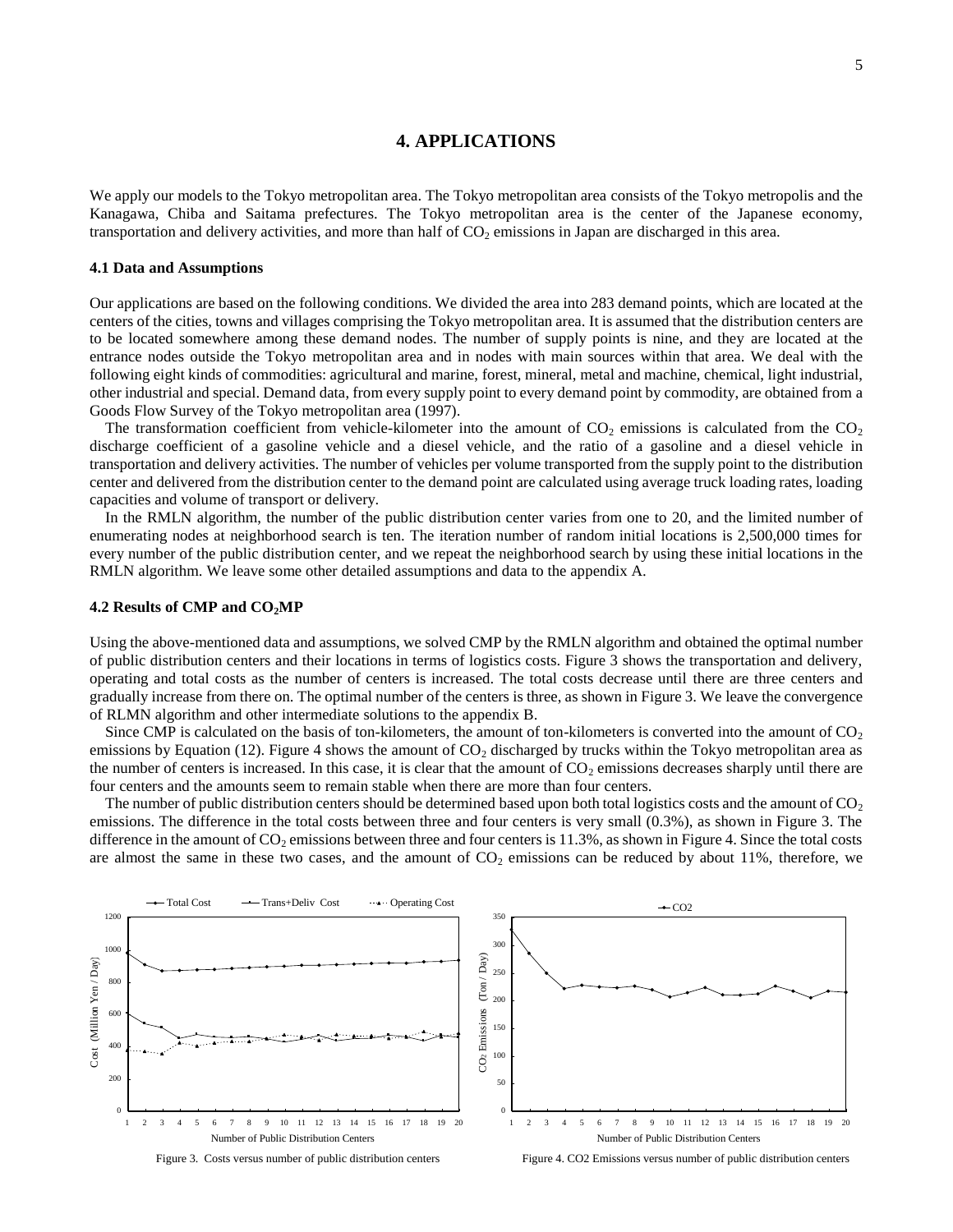recommend four locations from the environmental standpoint. Figure 5 illustrates locations of four centers and their territories.

By the RMLN algorithm as described in 3.2, we solved  $CO<sub>2</sub>MP$ , which is minimized by the sum of truck  $CO<sub>2</sub>$  emissions instead of by the total logistics costs. Figure 6 shows that the comparison of the total logistics costs between CMP and  $CO<sub>2</sub>MP$ . The minimum cost in  $CO<sub>2</sub>MP$  is obtained when there are four centers. As a matter of course, the total logistics costs in CO2MP are higher than that in CMP. In case of three centers, the difference in the total costs accounts for 19.3%, 13.3% in case of four centers, and 17.1% in case of 20 centers. On the contrary, the amounts of  $CO_2$  emissions in  $CO_2MP$  are lower than that in CMP. In both problems, the amounts of  $CO<sub>2</sub>$  emissions decrease sharply until there are four centers. After that, the amounts of the  $CO_2$  emissions gradually decrease as shown in Figure 7. The difference in the amount of  $CO_2$  emissions of both problems accounts for 15% in case of three centers, 13.9% in case of four centers and 41.1% in case of 20 centers. These results suggest that if all companies do their best to reduce  $CO_2$  emissions rather than their logistics costs, the amount of  $CO_2$ emissions could be reduced by about 14 to 40%.

In addition to  $CO<sub>2</sub>$  emitted proportional to the vehicle-kilometers,  $CO<sub>2</sub>$  is also discharged near the distribution centers by trucks idling. If the number of centers were too small, the amount of  $CO<sub>2</sub>$  emissions would increase because the size of the centers would increase, as would the likelihood of traffic jams. Our model does not consider this aspect of  $CO<sub>2</sub>$  emissions. Therefore, when we consider the environmental aspects, the number of centers should be further increased. In our applications, having four to nine centers seems to be the best option as the logistics costs do not increase as much, as shown in Figure 6.

#### **5. CONCLUSION**

In this paper, we formulated two models for the optimal location of public distribution centers and developed the RMLN algorithm for solving the nonlinear mathematical programming models. We applied our models to the Tokyo metropolitan area and presented the optimal policy for the number and locations of public distribution centers.



Figure 5. Locations of 4 centers and their territories

Although it is difficult to reduce the amount of  $CO<sub>2</sub>$  emissions, environmental issues should be considered as well as the logistics costs involved in the transportation and delivery of goods to achieve successful social or "green" logistics. Public distribution centers will attempt to achieve global optimization for the community.

In this area, there are 7 public distribution centers and 6 centers are currently under construction. However, these centers have been planned and constructed based mainly on the economic points of view. The application of our model has enabled us to suggest an appropriate policy for public distribution centers in the Tokyo metropolitan area. Furthermore, for the smooth integration of public distribution centers, we might examine methods employed by the PFI (Private Finance Initiative). Good examples of PFI for public utilities can be found in the United Kingdom. The Japanese Ministry of Economy, Trade and Industry is now examining the introduction of PFI for public distribution centers as a way of realizing the global optimization of logistics.

This research was partially supported by the Industrial Research Institute,

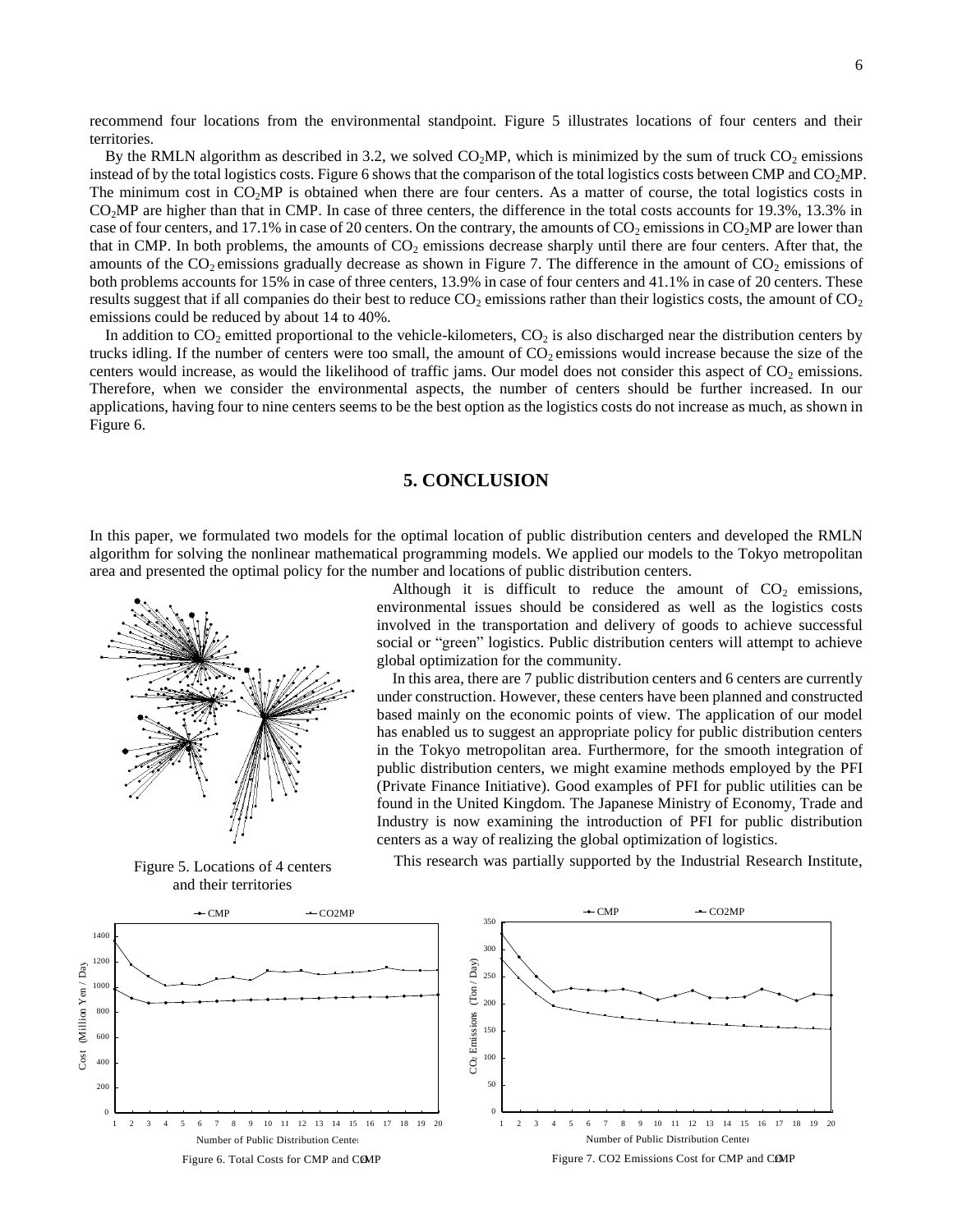Fuji-RIC and the Japanese Ministry of Economy, Trade and Industry.

### **APPENDIX A : DETAILED ASSUMPTIONS AND DATA**

The following assumptions for our applications are made concerning operating, transportation, delivery and land costs: 1. Operating cost function at a public distribution center is defined as:

(Land price per unit area at that site Required area per unit handled volume

+ Floor price per unit area × Required floor space per unit handled volume) × Handled volume

 $\times$  (Total demand in the Tokyo metropolitan area / Handled volume at the center)<sup>0.25</sup>.

The last term of this formula represents the concavity of operating costs that are increased concavely as the number of centers is increased. This type of formula is known as a good approximate function in the real world (Kuse 1997).

2. Land price per area of a site is defined as the following function (Kuse 1997):

max  $(a, b - c \times \log_{10}(\text{Euclidean distance to the center of Tokyo}).$ 

Let *a* be the lowest bound of land price per area and *b* and *c* be constants for the approximation curve of land price.

- 3. Transportation costs is defined as: Distance from the supply point to the distribution center
- $\times$  Volume of transportation in tons  $\times$  Unit transportation cost per ton  $\cdot$  kilometer by commodity.
- 4. Delivery costs is also defined as: Distance from the distribution center to the demand point
	- Volume of delivery in tons Unit delivery cost per ton・kilometer by commodity

In order to calculate these costs, we use the following input data in Table 1. Figure 8 illustrates locations of supply points and demand points in the Tokyo metropolitan area.

# **APPENDIX B : THE CONVERGENCE OF THE RLMN ALGORITHM AND INTERMEDIATE SOLUTIONS**

Table 2 shows the improvement process in the total cost in case of four centers by using the RLMN algorithm for CMP. In the RMLN algorithm, the iteration number of random initial locations is 2,500,000 times for every number of the public distribution center. As Table 2 shows, it is clear that most of the improvement by this algorithm can be seen in the first 40 iterations. Figure 9 illustrates the improvement process of solutions: (a) locations and their territories of four public distribution centers at the first iteration, (b) at the 8th iteration and (c) at the 40th iteration.

Figure 10 illustrates locations and their territories of two, six and eight public distribution centers for CMP: (a) two centers, (b) four centers and (c) six centers. Figure 10 shows ratios of the total cost in each number of centers to that in case of four centers. Ratios of the total  $CO<sub>2</sub>$  emissions in each number of centers to that in case of four centers are shown in parentheses.

| Required area of site per           |       | Land price function             | $a=3.03$   |  |  |
|-------------------------------------|-------|---------------------------------|------------|--|--|
| unit volume $(m^2/ton \cdot day)$   | 135   | $(\gamma en/m^2 \cdot day)$     | $b=154.5$  |  |  |
|                                     |       |                                 | $c = 39.9$ |  |  |
| Required floor space per            | 107   | Floor price                     | 39.4       |  |  |
| unit volume $(m^2/ton \cdot day)$   |       | $(\gamma en/m^2 \cdot day)$     |            |  |  |
| Average loading<br>rate             |       | The number of Demand            |            |  |  |
| (transportation)                    | 80.7% | data between<br>supply          | 20376      |  |  |
|                                     |       | points with demand              |            |  |  |
|                                     |       | points                          |            |  |  |
| loading<br>Average<br>rate          |       | CO <sub>2</sub><br>Volume<br>of |            |  |  |
| (delivery)                          | 76.4% | emissions                       | 356        |  |  |
|                                     |       | $(g/km$ <i>vehicle</i> )        |            |  |  |
| Average loading capacity            |       | of<br>CO <sub>2</sub><br>Volume |            |  |  |
| (transportation) (ton)              | 7.16  | emissions                       | 282        |  |  |
|                                     |       | $(g/km \cdot vehicle)$          |            |  |  |
| Average loading<br>capacity<br>4.59 |       | Total demand                    | 49867      |  |  |
| (delivery) (ton)                    |       | (ton/day)                       |            |  |  |

Table 1. Input Data



Figure 8. Locations of demand and supply points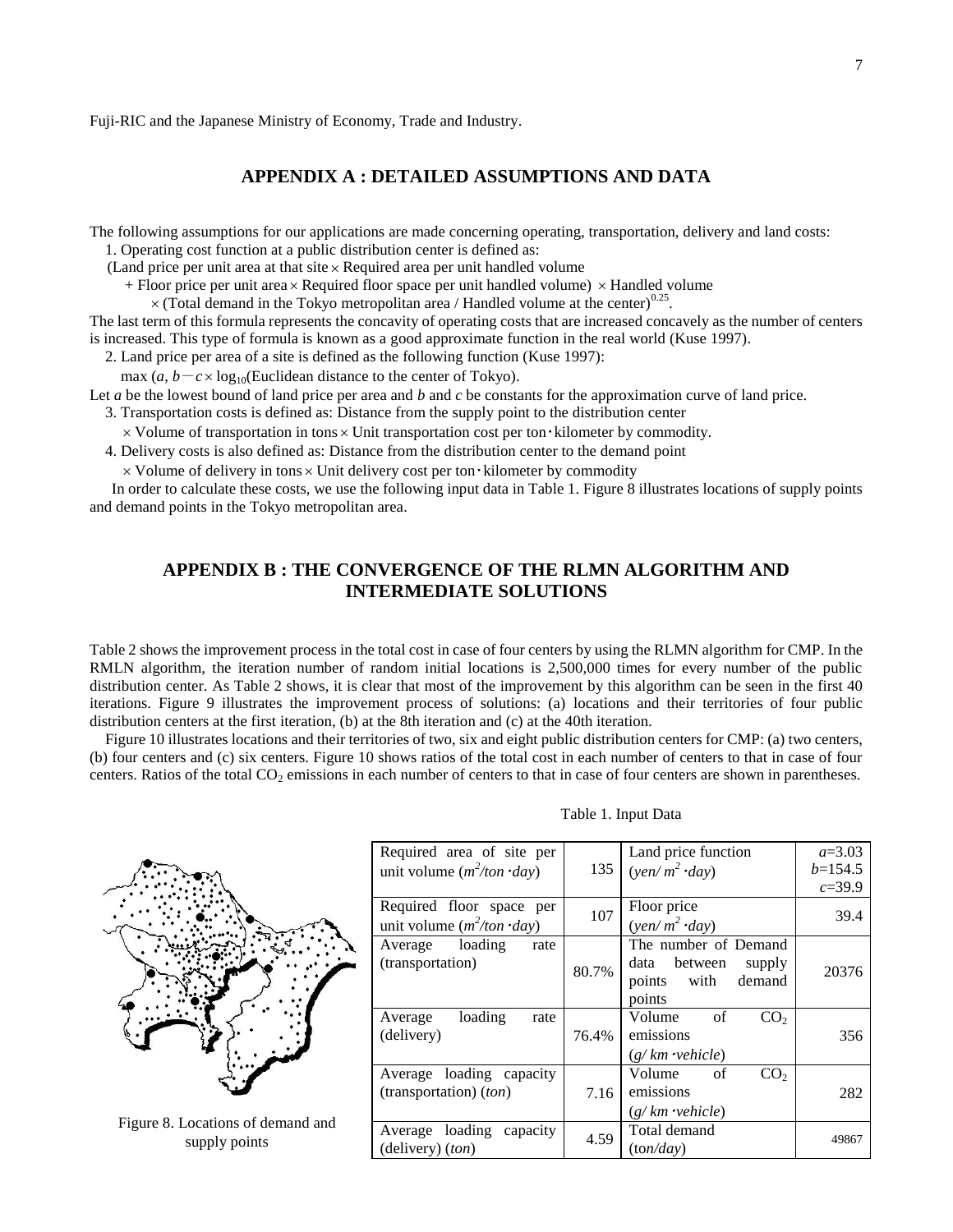| No. of            | Improvement | No. of            | Improvement | No. of            | Improvement | No. of            | Improvement |
|-------------------|-------------|-------------------|-------------|-------------------|-------------|-------------------|-------------|
| <b>Iterations</b> | (%)         | <b>Iterations</b> | (96)        | <b>Iterations</b> | (96)        | <b>Iterations</b> | (% )        |
|                   | 128.56      |                   | 106.08      | 3348              | 101.13      | 50034             | 100.56      |
|                   | 121.53      | 33                | 105.41      | 6019              | 100.97      | 347271            | 100.45      |
|                   | 117.27      | 40                | 102.10      | 12396             | 100.95      | 365258            | 100.42      |
| 4                 | 110.81      | 811               | 102.07      | 16345             | 100.87      | 507773            | 100.21      |
| h                 | 107.41      | 2552              | 101.72      | 38461             | 100.72      | 108748            | 100.00      |

Table 2. Convergence of the RMLN algorithm for CMP of 4 Centers

Improvement:  $100 \times$  current least cost / cost of the best solution; No. of iterations; K in Figure 2.



Figure 9. Locations of 4 Public Distribution Centers



Figure 10. Locations of 2,6 and 8 Public Distribution Centers for CMP

# **6. REFFERENCES**

- 1. Bilde, O. and Krarup, J. (1977). Sharp Lower bounds and Efficient Algorithms for the Simple Plant Location Problem. Annals Discrete Mathematics, 1:79-97.
- 2. Brimberg, J. et al. (1997). Improvements and Comparison of Heuristics for Solving the Multisource Weber Problem. Technical Report IDSIA-33-97, Istituto Dalle Molle di Studi sull'Intelligenza Artificiale, Manno-Lugano, Switzerland.
- 3. Daskin, M. (1995). Network and Discrete Location.Models, Algorithms and Applications, John Wiley & Sons, New York.
- 4. Erlenkotter, D. (1978). A Dual-Based Procedure for Uncapacitated Location Problem. Operations Research, 26: 992-1009.